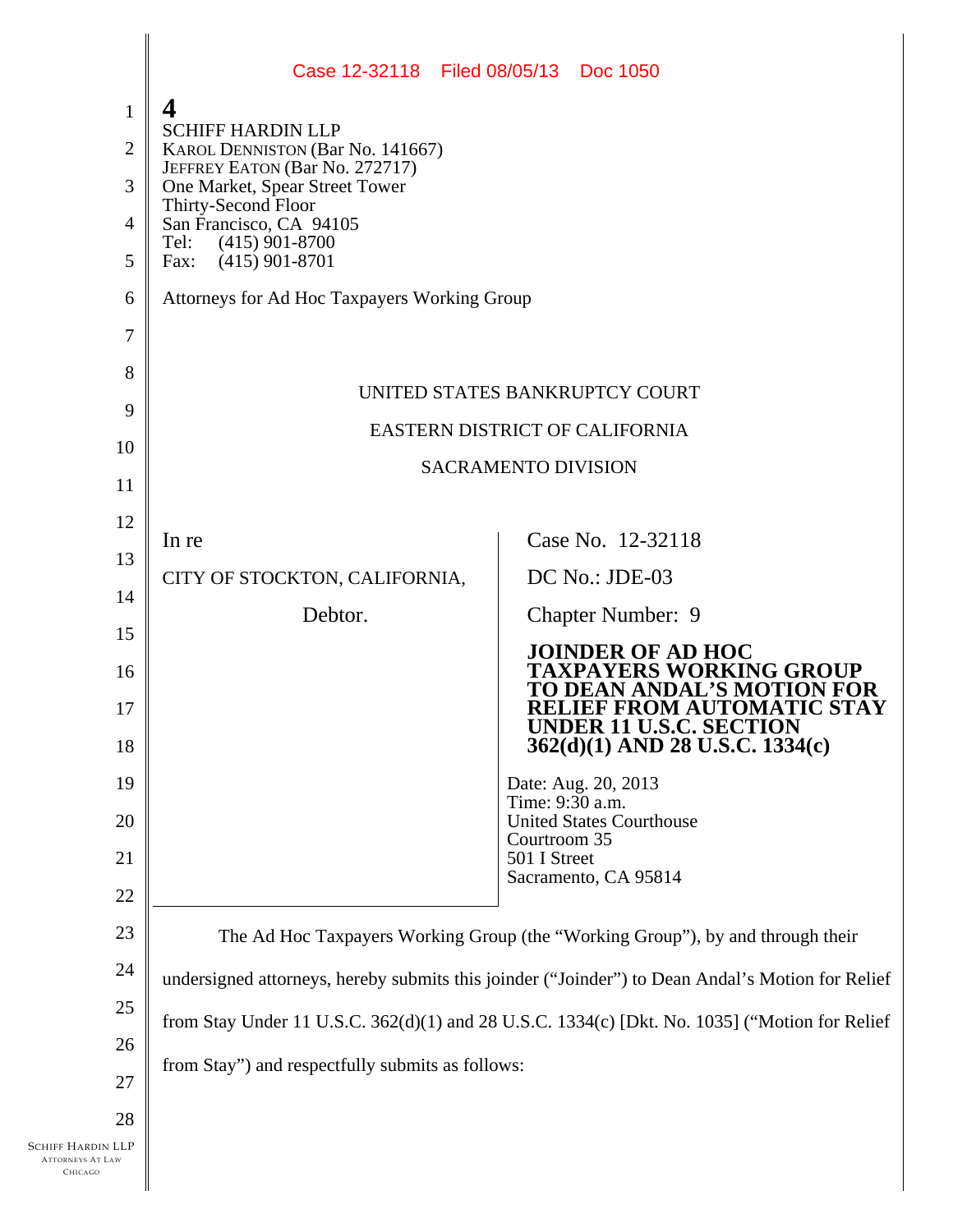## Case 12-32118 Filed 08/05/13 Doc 1050

## **Background**

1. The Working Group was formed after an initial meeting of seven taxpayers, held on June 5, 2013. The Working Group has retained Schiff Hardin LLP ("Schiff") to provide counsel in this case, and Schiff filed a Verified Statement pursuant to Federal Rule of Bankruptcy 2019.

7 8 9 10 11 12 13 14 15 2. The Working Group has identified three initial objectives: (1) to analyze and review on behalf of taxpayers the proposed tax increase that the City Manager has advised constitutes part of the Debtor's anticipated plan of adjustment; (2) to work with the Debtor and creditors to ensure the Debtor's proposed plan provides the taxpaying residents a sufficient and reasonably acceptable level of health, safety and welfare services as the City Manager acknowledges is necessary; and (3) to work with the Debtor and all of the constituencies to ensure the plan of adjustment is feasible in terms of providing an appropriate level of services to taxpayers and fiscally sustainable for the reasonably foreseeable future.

16 17 18 3. The Debtor, through its duly elected City Council, held a Special City Council Meeting on July 9, 2013. At the Special City Council Meeting, the City Council approved proposed ballot language for a *general* tax increase that is to be on the November 5, 2013 ballot.

19 20 21 22 23 24 4. On August 2, 2013, Dean Andal ("Mr. Andal") filed a Motion for Relief from Stay, in order to bring a writ of mandate in the Superior Court for the County of San Joaquin against the Debtor, pursuant to California Elections Code § 9295. Mr. Andal seeks to challenge the impartiality of the proposed ballot language approved by the Debtor's City Council through this writ of mandate.

25 26

27

28

1

2

3

4

5

6

## **The Working Group's Joinder to Mr. Andal's Motion for Relief From Stay**

5. The Working Group joins the arguments made in Mr. Andal's Motion for Relief from Stay.

SCHIFF HARDIN LLP ATTORNEYS AT LAW CHICAGO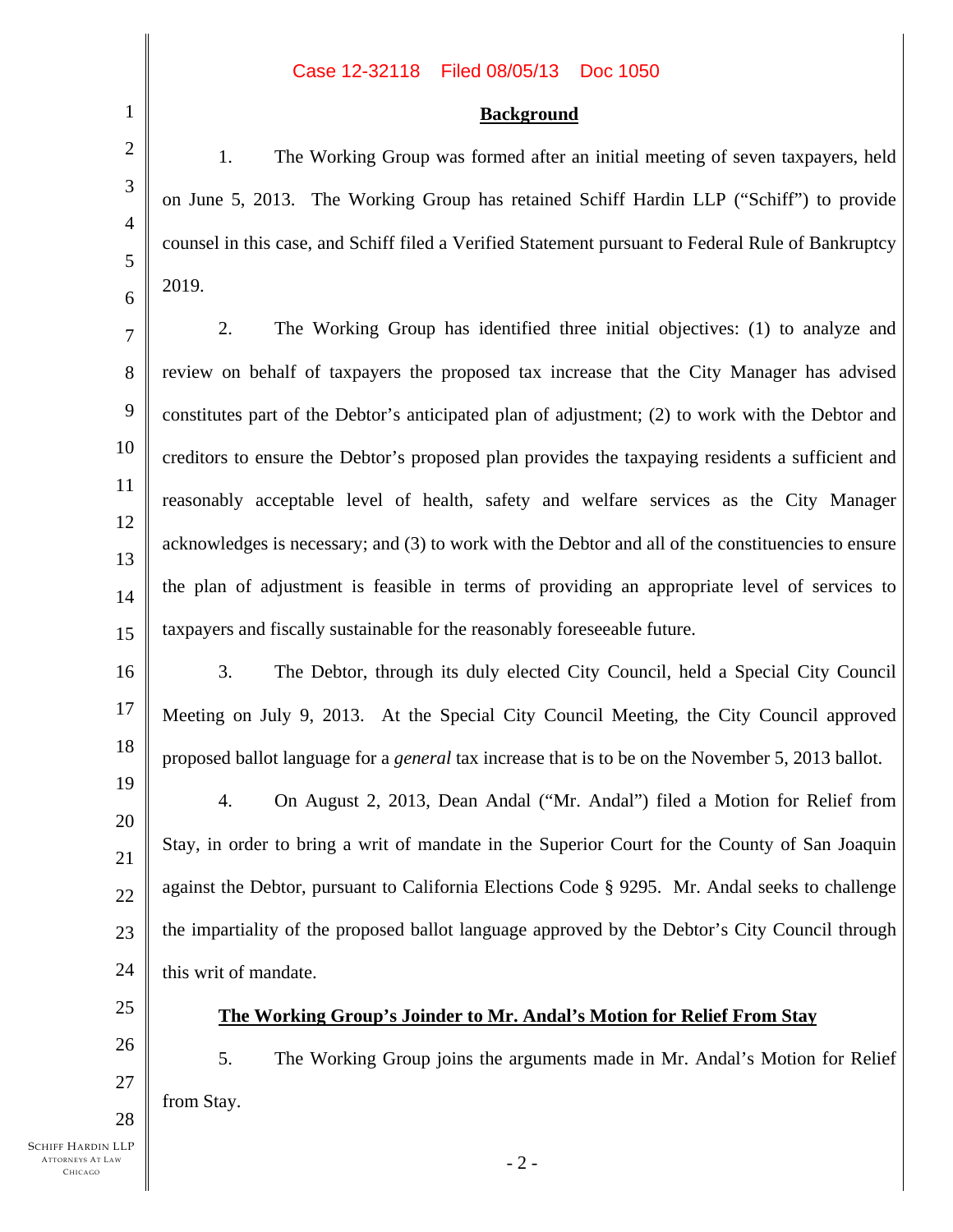## Case 12-32118 Filed 08/05/13 Doc 1050

6. The Working Group believes that the best way for its initial objectives to be accomplished is for the City to establish new levels of transparency with its taxpayers who are being asked to shoulder an additional tax burden to fund the City's as of yet unfiled plan of adjustment.

7. As of the date of this Joinder, the Working Group does not have sufficient information from the Debtor to officially take a position on the proposed tax increase on the ballot November 5, 2013.

9 10 11 12 13 14 8. The Working Group does not see its support of Mr. Andal's Motion for Relief from Stay as taking a position for or against the proposed tax increase. Rather, it is consistent with the Working Group's constant calls for the Debtor to provide accurate and complete information in connection with this bankruptcy proceeding and in connection with the ballot language.

15 16 17 18 9. As is clear from reading only the title of the Debtor's proposed ballot language , which states in pertinent part: "Law Enforcement, Crime Prevention, and other essential City Services Measure" for its proposed *general* tax increase, the Debtor is providing neither complete nor accurate information in its proposed ballot language.

19 20 21 22 23 24 10. The Working Group requests this Court grant Mr. Andal's Motion so that a state court can review the language and determine whether it is appropriate since the Debtor has failed to advise voters that it is not permitted to allocate funds raised in connection with a general tax for any specific purpose. To do so would violate the California Government Code. This alone makes the Debtor's ballot language incomplete and inaccurate.

11. Because of issues with the legality of the Debtor's proposed ballot language, it benefits all parties for state court judicial review of the proposed ballot language to occur now.

25

26

27

28

1

2

3

4

5

6

7

8